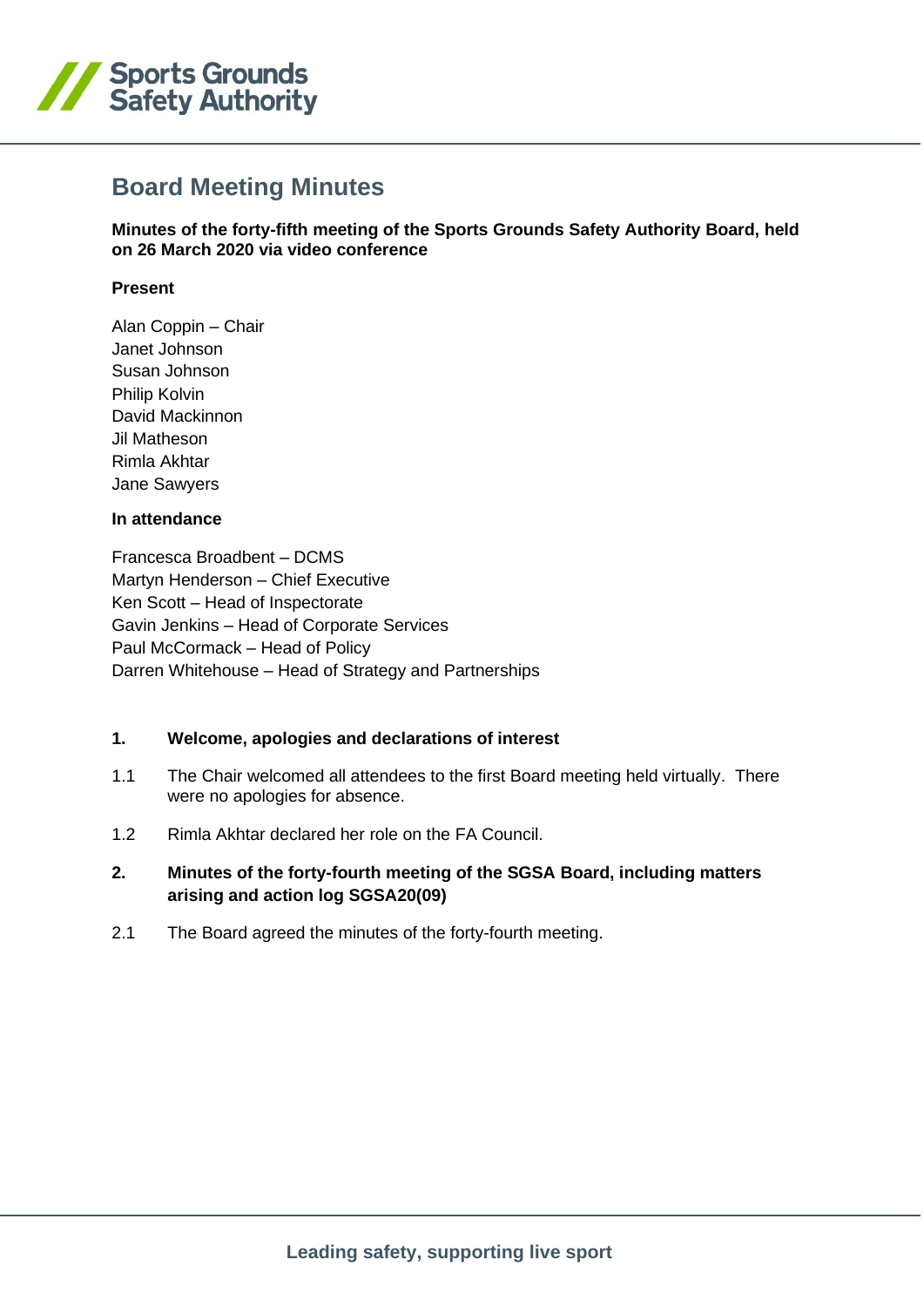

# **3. Audit and Risk Committee Update (Verbal)**

- 3.1 Janet Johnson provided the Board with an update from the earlier Audit and Risk Committee.
- 3.2 The Committee had received from Internal Audit a copy of their proposed audit strategy for the next five years and a report on recruitment controls. The report had awarded moderate assurance i.e. Some improvements are required to enhance the adequacy and effectiveness of the framework of governance, risk management and control.
- 3.3 The National Audit Office provided an update on their recent interim audit. The audit had raised no issues and had progressed to the extent that the audit team are further forward in their work than they had planned.
- 3.4 Finally, the Committee discussed the financial forecast for the remainder of the year and the proposed budget for 2020-21 noting that there are many inherent uncertainties as a result of the COVID-19 pandemic.

## **4. Chief Executive's Report SGSA20(10)**

- 4.1 Martyn Henderson presented his CEO report.
- 4.2 He updated the Board on various matters including:
	- The impact of COVID-19 on the operation of the organisation and future work plans including the effect on work around safe standing, how the licensing process may be affected, staff being seconded out to other organisations to assist them, and business continuity arrangements for the loss of key staff
	- Changes to Ministerial responsibilities at the Department for Digital, Culture, Media and Sport (DCMS)
	- The recruitment of a new Inspector to cover the South-West region
	- The date and location of the SGSA Annual Conference

## **5. Business Plan 2020-21 SGSA20(11)**

- 5.1 Darren Whitehouse presented the 2020-21 Business Plan to the Board for approval.
- 5.2 The Board requested some minor changes to the plan. Pending the requested changes being made, the Board approved the Business Plan.

#### **6. Budget 2020-21 SGSA20(12)**

- 6.1 Gavin Jenkins presented the paper on the 2020-21 budget to the Board for approval.
- 6.2 The budget had been prepared prior to the COVID-19 pandemic impacting on business.
- 6.3 DCMS has been kept fully informed of the likely impact on the finances on the organisation, most notably the expected downturn in commercial income and an inability to fulfil our plans for capital investment.